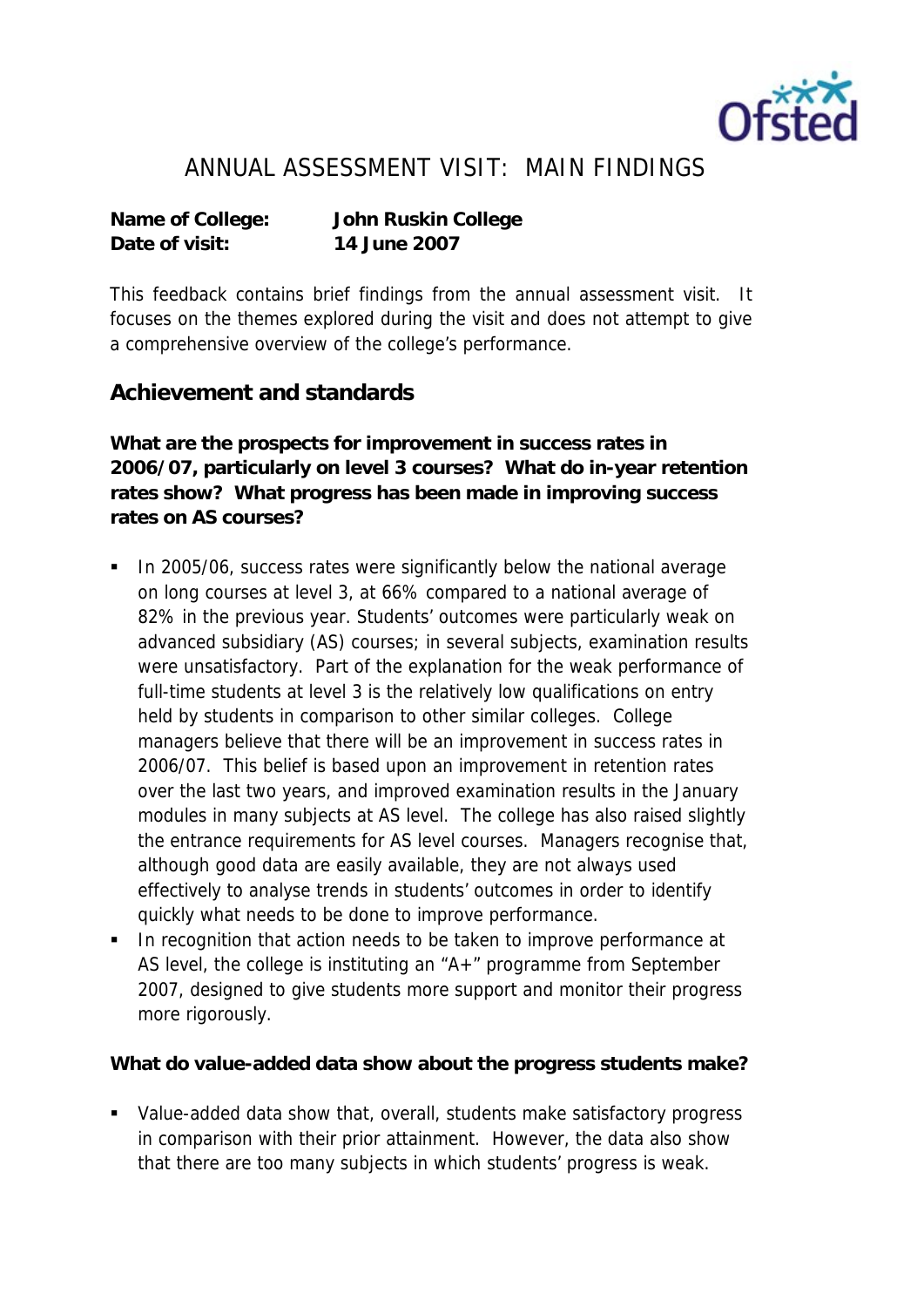

The college uses the advanced level performance system (ALPS) to gauge its effectiveness in helping students to make good progress. The overall ALPS figure places the college in the bottom 40% of participating colleges on the value-added index. In several subjects, according to the ALPS index the progress that students make is unsatisfactory.

## **Quality of education and training**

**What evidence can the college provide of improvements in teaching and learning? How effective is the college's internal lesson observation scheme in identifying areas for improvement in teaching and learning?**

• The college has made a concerted effort to improve the quality of teaching and learning since its last inspection, and evidence from the college's internal lesson observations scheme shows a significant improvement in the proportion of good or better lessons, and a reduction in the amount of inadequate lessons, over the last six months. The lesson observation scheme has been made more rigorous, and the moderation of grades awarded is thorough. Much training has been provided to improve classroom practice, and this has been effective. For example, weekly sessions are held focused on sharing good practice, and these are reasonably well attended. The recently introduced teaching and learning mentors are already beginning to have an impact in generating discussions about classroom practice, and in supporting colleagues who need, or wish, to develop their classroom skills.

## **Leadership and management**

**What progress has been made in improving the rigour and consistency of self-evaluation across the college?** 

 College leaders have been aware of the need to ensure that selfassessment is more rigorous and consistent across the college. In response to this, a more thorough process for reviewing courses has been implemented. The quality of provision on each course is reviewed frequently through scrutiny of data on students' progress and other indicators, and action plans are drawn up to tackle areas for improvement. Although reliable data are available and used to inform self-assessment, the judgements made on the basis of that data are not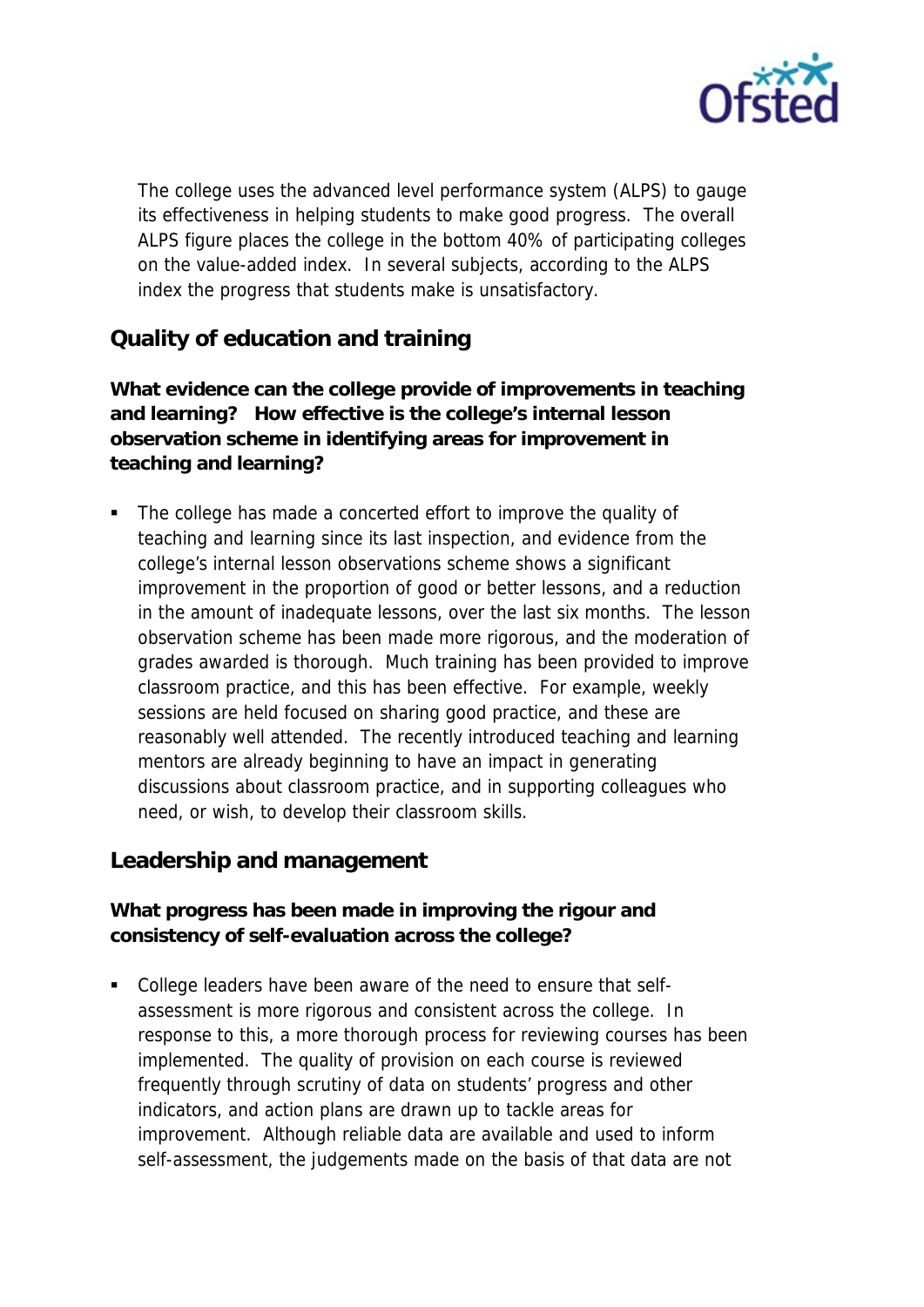

always supported by the evidence. As a consequence, it is likely that the judgement grades awarded to a number of courses are overly generous.

• The whole college self-assessment report is concise and evaluative, and does not shirk from being self-critical. However, insufficient weight is attached to the significant weakness of low student success rates on long courses at level 3.

**How confident are curriculum managers in the analysis and use of data to bring about improvements?**

- Curriculum managers have access to reliable and timely data on most aspects of students' performance. Increasingly, they understand the importance that is attached to success rates, although in self-assessment undue credit is occasionally given to high pass rates on a course on which retention rates are low, or vice versa. Similarly, insufficient weight is sometimes given to the results of value-added analysis on advanced level courses.
- **Further work needs to be done by managers to make the best use of data** to bring about improvements. Both in curriculum areas and across the college, the detailed information available on students is not always analysed and used to best effect to bring about rapid improvement. For example, although individual students' progress against their target minimum grades is tracked, neither curriculum managers nor senior managers make sufficient use of these data to analyse progress by group or subject throughout the year. Similarly, data on retention rates are not routinely broken down into their component parts in order to identify precise areas of weakness. Data are used more effectively to analyse students' outcomes retrospectively than during their time at college.

**In view of the grade profile at the last inspection, what evidence does the college have to support its view that its capacity to improve is good?**

 At its last inspection in March 2006, the college was judged to be satisfactory in all aspects of its work. The current self-assessment report judges the college's capacity to improve to be good. The evidence for this judgement is based on the recent improvements to teaching and learning, more careful enrolments on to courses at the right level, changes to the tutorial programme and the introduction of the "A+" programme, and evidence of a culture change in the college that is improving levels of